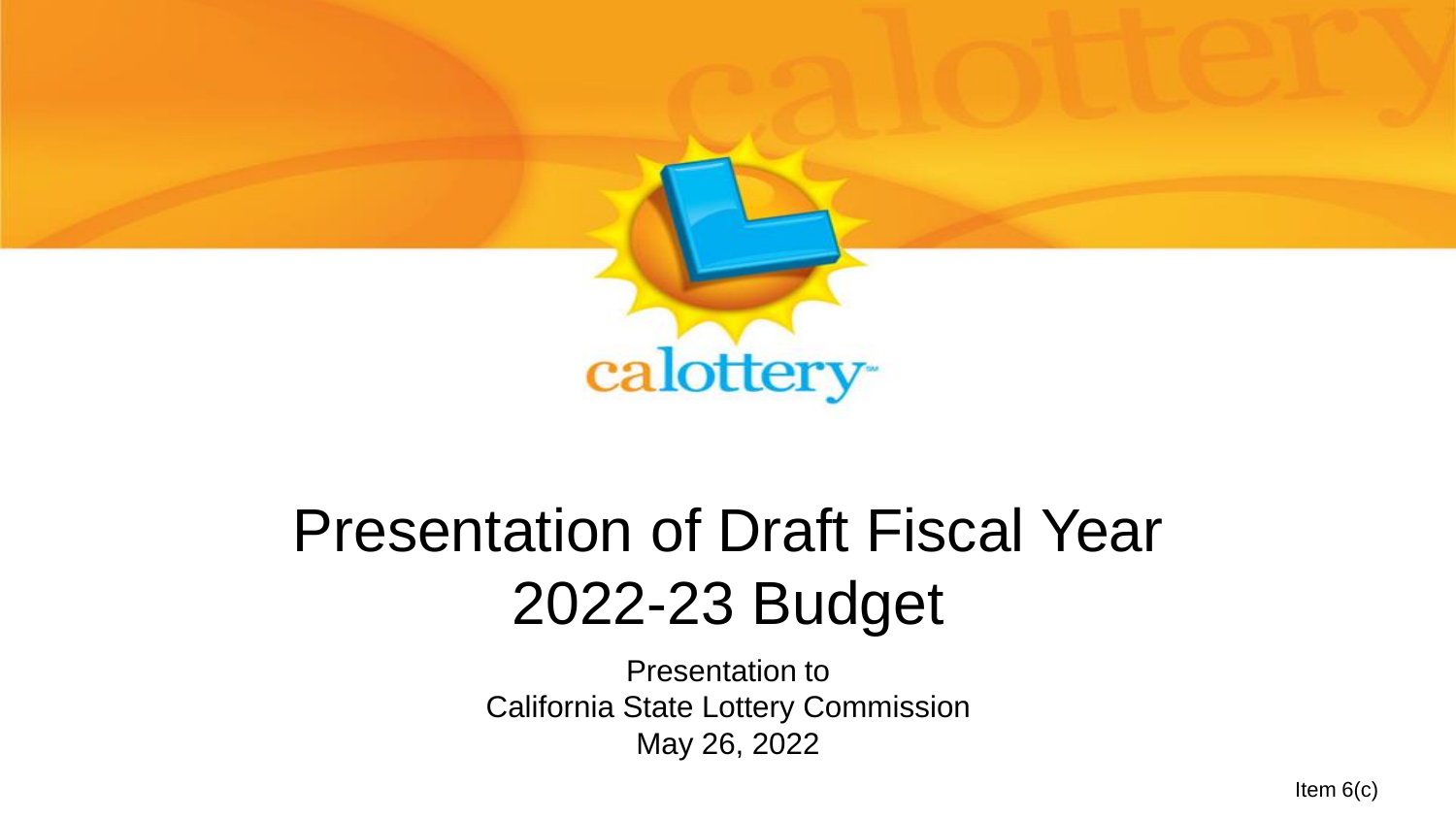|                                                                  |                                    | <b>FISCAL YEAR 2022-23</b> |                               |                        |                     |
|------------------------------------------------------------------|------------------------------------|----------------------------|-------------------------------|------------------------|---------------------|
|                                                                  |                                    | <b>DRAFT BUDGET</b>        |                               |                        |                     |
|                                                                  |                                    | (Dollars in Thousands)     |                               |                        |                     |
| calotterv                                                        | FY 2021-22<br>Year-End<br>Estimate | $%$ of<br><b>Sales</b>     | FY 2022-23<br>Draft<br>Budget | $%$ of<br><b>Sales</b> | <b>Difference</b>   |
| SALES:<br>Scratchers                                             | \$6,940,000                        | 77.5%                      | \$6,580,000                   | 77.3%                  | (3360, 000)         |
| Powerball                                                        | 565,000                            | 6.3%                       | 456.000                       | 5.4 %                  | (109, 000)          |
| Mega Millions                                                    | 370,000                            | 4.1%                       | 424.000                       | 5.0%                   | 54.000              |
| SuperLotto Plus<br>Hot Spot                                      | 245.000<br>402,000                 | 2.7%<br>4.5 %              | 240,000<br>392.000            | 2.8%<br>46%            | (5.000)<br>(10.000) |
| Daily Games                                                      | 436,000                            | 4.9%                       | 418,000                       | 4.9%                   | (18,000)            |
| TOTAL, ESTIMATED SALES                                           | \$8,958,000                        |                            | \$8,510,000                   |                        | ( \$448,000]        |
|                                                                  |                                    | Prize<br>Payout            |                               | Prize<br>Payout<br>%   |                     |
| PRIZE EXPENSE:                                                   |                                    | ۰,                         |                               |                        |                     |
| Scratchers                                                       | \$4.934.340                        | 71.1 %                     | \$4.724.440                   | 71.8 %                 | (\$209.900)         |
| Powerball                                                        | 282,500                            | 50.0 %                     | 228,000                       | 50.0%                  | (54, 500)           |
| Mega Millions<br>SuperLotto Plus                                 | 185,000<br>132,300                 | 50.0 %<br>54.0 %           | 212,000<br>120,000            | 50.0 %<br>50.0 %       | 27,000<br>(12.300)  |
| <b>Hot Spot</b>                                                  | 253,260                            | 63.0 %                     | 246.960                       | 63.0 %                 | (6,300)             |
| Daily Games                                                      | 217.435                            | 49.9%                      | 208.468                       | 49.9%                  | (8,968)             |
| 2nd Chance                                                       | 9.100                              |                            | 9.100                         |                        |                     |
| Prize Expense Savings                                            | (79, 200)                          |                            | (50, 000)                     |                        | 29.200              |
| TOTAL, PRIZE EXPENSE                                             | \$5,934,735                        | 66.3%                      | \$5,698,968                   | 67.0%                  | ( \$235, 768)       |
| NET SALES AFTER PRIZE EXPENSE                                    | \$3,023,265                        |                            | \$2,811,033                   |                        | ( \$212, 232)       |
| <b>ADMINISTRATIVE EXPENSES:</b>                                  |                                    | $%$ of<br><b>Sales</b>     |                               | % of<br><b>Sales</b>   |                     |
| Retaller Compensation:                                           |                                    |                            |                               |                        |                     |
| Commission                                                       | \$523,299                          | 5.8%                       | \$496.984                     | 5.8%                   | (526.315)           |
| Cashing Bonus<br>Special Handling                                | 53.748<br>36,880                   | 0.6 %<br>0.4%              | 49.528<br>30,287              | 0.6 %<br>0.4%          | (4.220)<br>(6.593)  |
| Incentives                                                       | 5.751                              | 0.1%                       | 4.000                         | 0.0%                   | (1.751)             |
| Gaming Costs:                                                    |                                    |                            |                               |                        |                     |
| Gaming Contract (IGT)<br>Retailer Administrative and Gaming Fees | 126.025<br>(21.299)                | 1.4%                       | 121.545<br>(22.919)           | 1.4%                   | (4.480)<br>(1.620)  |
| <b>Scratchers Ticket Costs</b>                                   | 43,087                             | 0.5%                       | 48.057                        | 0.6%                   | 4,970               |
| Scratchers Delivery and Support Costs                            | 7.265                              | 0.1%                       | 7.243                         | 0.1%                   | (22)                |
| TOTAL, RETAILER & GAMING COSTS                                   | \$774,757                          | 8.6%                       | \$734,725                     | 8.6%                   | (\$40,031)          |
| Operating Costs:                                                 |                                    |                            |                               |                        |                     |
| Personal Services<br>Marketing Program                           | \$118,743<br>95.000                | 1.3%<br>1.1%               | \$122,665<br>104.924          | 1.4 %<br>1.2%          | \$3,922<br>9.924    |
| Contractual Services                                             | 16,404                             | 0.2 %                      | 25.132                        | 0.3%                   | 8.727               |
| Depreciation                                                     | 16,058                             | 0.2 %                      | 17.262                        | 0.2 %                  | 1.204               |
| Operating Expense                                                | 17,356                             | 0.2 %<br>0.0%              | 22.732<br>5.000               | 0.3%<br>0.1%           | 5.376<br>5.000      |
| Reserve for Insurable Risk<br>Administrative Spending Reserve    | 0<br>0                             | 0.0 %                      | 73,859                        | 0.0 %                  | 73,859              |
| Subtotal, Operating Costs                                        | \$263,561                          | 2.9%                       | \$371,575                     | 4.4%                   | \$108,014           |
| TOTAL, ADMINISTRATIVE EXPENSES                                   | \$1,038,317                        | 11.6%                      | \$1,106,300                   | 13.0%                  | \$67,983            |
| CONTRIBUTION TO EDUCATION                                        | \$1,984,947                        |                            | \$1,704,733                   |                        | ( \$280, 215)       |
| <b>Unclaimed Prizes</b>                                          | 31,000                             |                            | 25.000                        |                        | (6,000)             |
| Interest Income                                                  | 2.274                              |                            | 5,000                         |                        | 2.726               |
| TOTAL AVAILABLE FOR EDUCATION                                    | \$2,018,222                        |                            | \$1,734,733                   |                        | ( \$283,489)        |
| TOTAL CONTRIBUTION TO EDUCATION<br><b>WITH RESERVES</b>          | \$2,018,222                        |                            | \$1,813,592                   |                        | (\$204,630)         |

#### Draft Fiscal Year 2022-23 Budget

\*Numbers may not add due to rounding.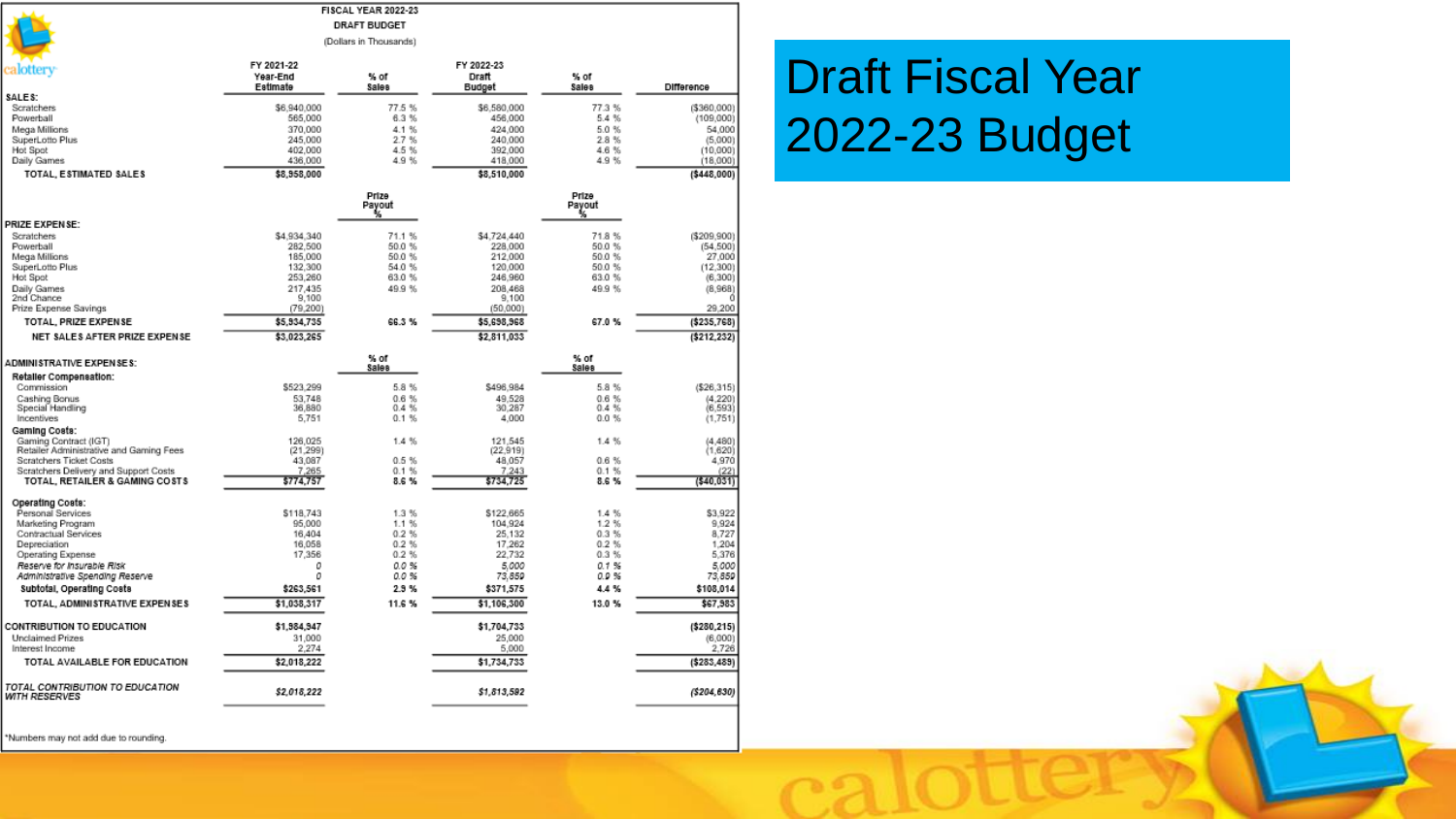

|                               | FY 2021-22      |              | FY 2022-23    |              |                   |
|-------------------------------|-----------------|--------------|---------------|--------------|-------------------|
|                               | <b>Year-End</b> | $%$ of       | <b>Draft</b>  | $%$ of       |                   |
|                               | <b>Estimate</b> | <b>Sales</b> | <b>Budget</b> | <b>Sales</b> | <b>Difference</b> |
| <b>SALES:</b>                 |                 |              |               |              |                   |
| <b>Scratchers</b>             | \$6,940,000     | 77.5 %       | \$6,580,000   | 77.3 %       | (\$360,000)       |
| Powerball                     | 565,000         | 6.3%         | 456,000       | 5.4 %        | (109,000)         |
| Mega Millions                 | 370,000         | 4.1 %        | 424,000       | 5.0 %        | 54,000            |
| SuperLotto Plus               | 245,000         | 2.7%         | 240,000       | 2.8 %        | (5,000)           |
| Hot Spot                      | 402,000         | 4.5 %        | 392,000       | 4.6 %        | (10,000)          |
| Daily Games                   | 436,000         | 4.9 %        | 418,000       | 4.9 %        | (18,000)          |
| <b>TOTAL, ESTIMATED SALES</b> | \$8,958,000     |              | \$8,510,000   |              | (\$448,000)       |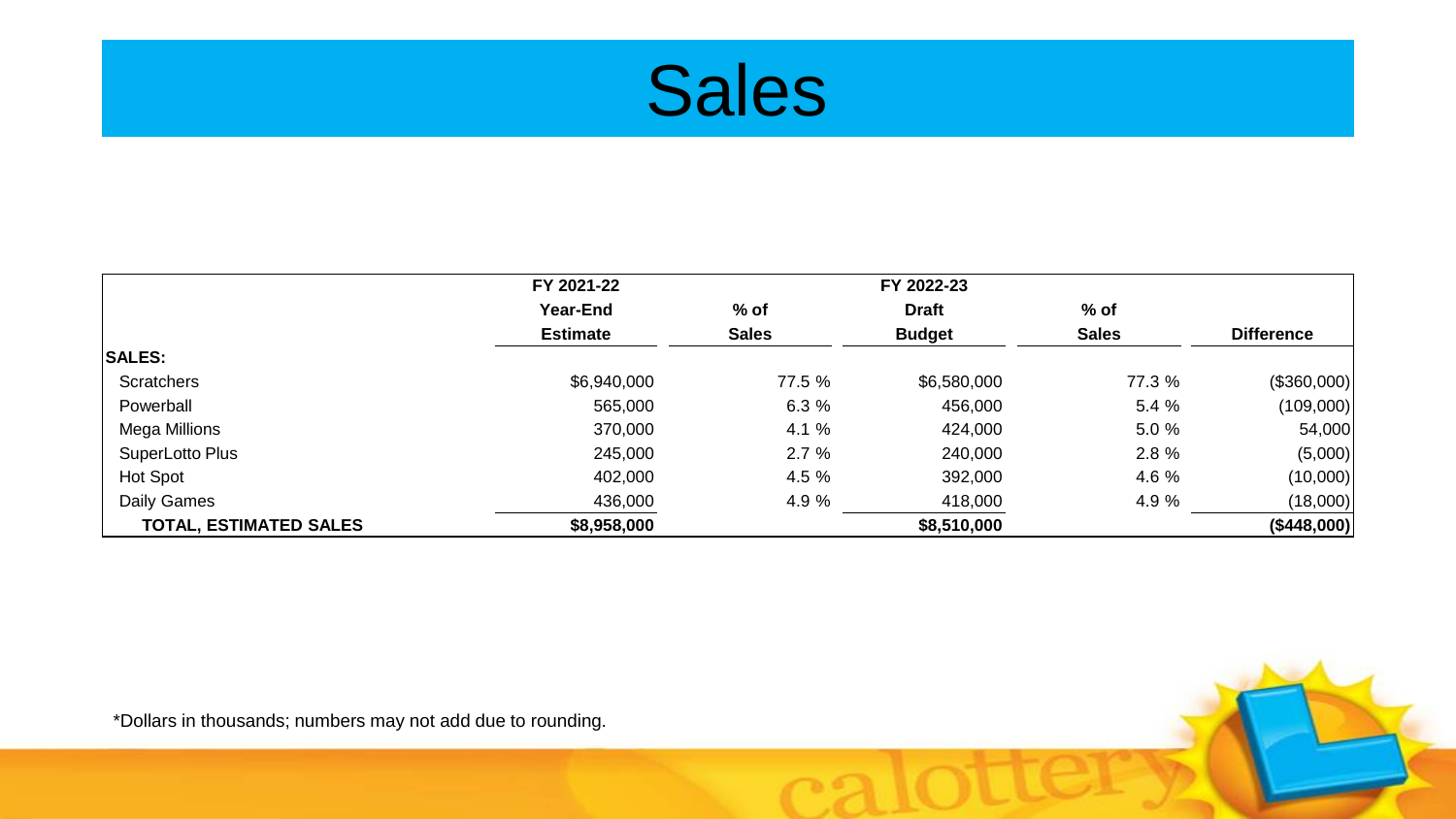## Prize Expense

|                                      | FY 2021-22<br>Year-End<br><b>Estimate</b> | <b>Prize</b><br>Payout<br>% | FY 2022-23<br><b>Draft</b><br><b>Budget</b> | <b>Prize</b><br><b>Payout</b><br>% | <b>Difference</b> |
|--------------------------------------|-------------------------------------------|-----------------------------|---------------------------------------------|------------------------------------|-------------------|
| <b>PRIZE EXPENSE:</b>                |                                           |                             |                                             |                                    |                   |
| <b>Scratchers</b>                    | \$4,934,340                               | 71.1 %                      | \$4,724,440                                 | 71.8 %                             | $(\$209,900)$     |
| Powerball                            | 282,500                                   | 50.0 %                      | 228,000                                     | 50.0 %                             | (54,500)          |
| Mega Millions                        | 185,000                                   | 50.0 %                      | 212,000                                     | 50.0 %                             | 27,000            |
| SuperLotto Plus                      | 132,300                                   | 54.0 %                      | 120,000                                     | 50.0 %                             | (12,300)          |
| Hot Spot                             | 253,260                                   | 63.0 %                      | 246,960                                     | 63.0 %                             | (6,300)           |
| Daily Games                          | 217,435                                   | 49.9 %                      | 208,468                                     | 49.9 %                             | (8,968)           |
| 2nd Chance                           | 9,100                                     |                             | 9,100                                       |                                    | 0                 |
| <b>Prize Expense Savings</b>         | (79, 200)                                 |                             | (50,000)                                    |                                    | 29,200            |
| <b>TOTAL, PRIZE EXPENSE</b>          | \$5,934,735                               | 66.3 %                      | \$5,698,968                                 | 67.0 %                             | (\$235,768)       |
| <b>NET SALES AFTER PRIZE EXPENSE</b> | \$3,023,265                               |                             | \$2,811,033                                 |                                    | (\$212,232)       |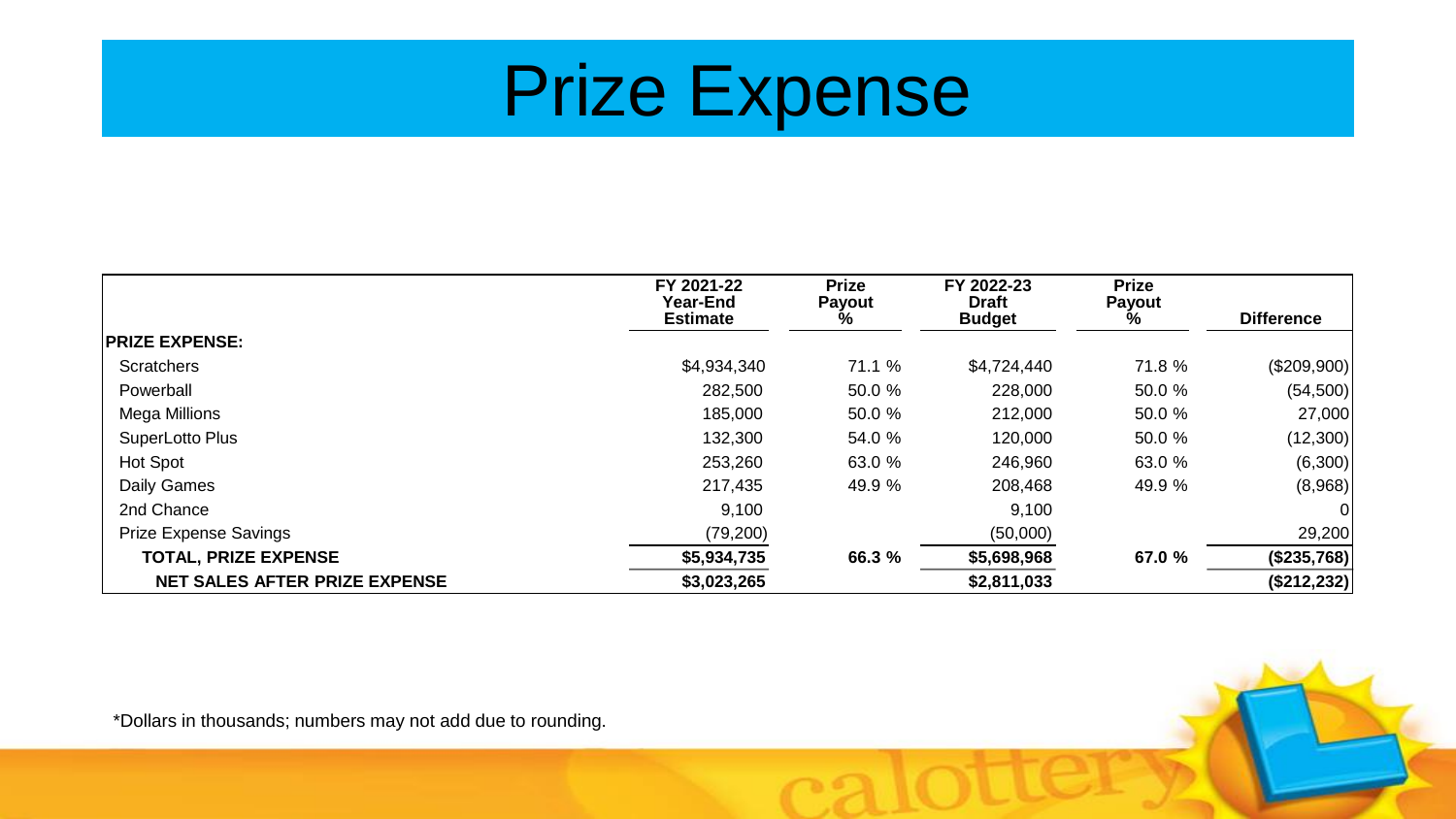# Administrative Expense - Retailer and Gaming Costs

| <b>ADMINISTRATIVE EXPENSES:</b>                | FY 2021-22<br><b>Year-End</b><br><b>Estimate</b> | $%$ of<br><b>Sales</b> | FY 2022-23<br><b>Draft</b><br><b>Budget</b> | $%$ of<br><b>Sales</b> | <b>Difference</b> |
|------------------------------------------------|--------------------------------------------------|------------------------|---------------------------------------------|------------------------|-------------------|
| <b>Retailer Compensation:</b>                  |                                                  |                        |                                             |                        |                   |
| Commission                                     | \$523,299                                        | 5.8 %                  | \$496,984                                   | 5.8 %                  | $(\$26,315)$      |
| Cashing Bonus                                  | 53,748                                           | 0.6%                   | 49,528                                      | 0.6%                   | (4,220)           |
| <b>Special Handling</b>                        | 36,880                                           | 0.4%                   | 30,287                                      | 0.4%                   | (6, 593)          |
| <b>Incentives</b>                              | 5,751                                            | 0.1%                   | 4,000                                       | 0.0%                   | (1,751)           |
| <b>Subtotal, Retailer Compensation</b>         | \$619,679                                        |                        | \$580,799                                   |                        | (\$38,879)        |
| <b>Gaming Costs:</b>                           |                                                  |                        |                                             |                        |                   |
| <b>Gaming Contract (IGT)</b>                   | 126,025                                          | 1.4%                   | 121,545                                     | 1.4%                   | (4, 480)          |
| <b>Retailer Administrative and Gaming Fees</b> | (21, 299)                                        |                        | (22, 919)                                   |                        | (1,620)           |
| <b>Scratchers Ticket Costs</b>                 | 43,087                                           | 0.5%                   | 48,057                                      | 0.6%                   | 4,970             |
| <b>Scratchers Delivery and Support Costs</b>   | 7,265                                            | 0.1%                   | 7,243                                       | 0.1%                   | (22)              |
| <b>Subtotal, Gaming Costs</b>                  | \$155,078                                        |                        | \$153,926                                   |                        | (\$1,152)         |
| <b>TOTAL, RETAILER &amp; GAMING COSTS</b>      | \$774,757                                        | 8.6 %                  | \$734,725                                   | 8.6 %                  | (\$40,031)        |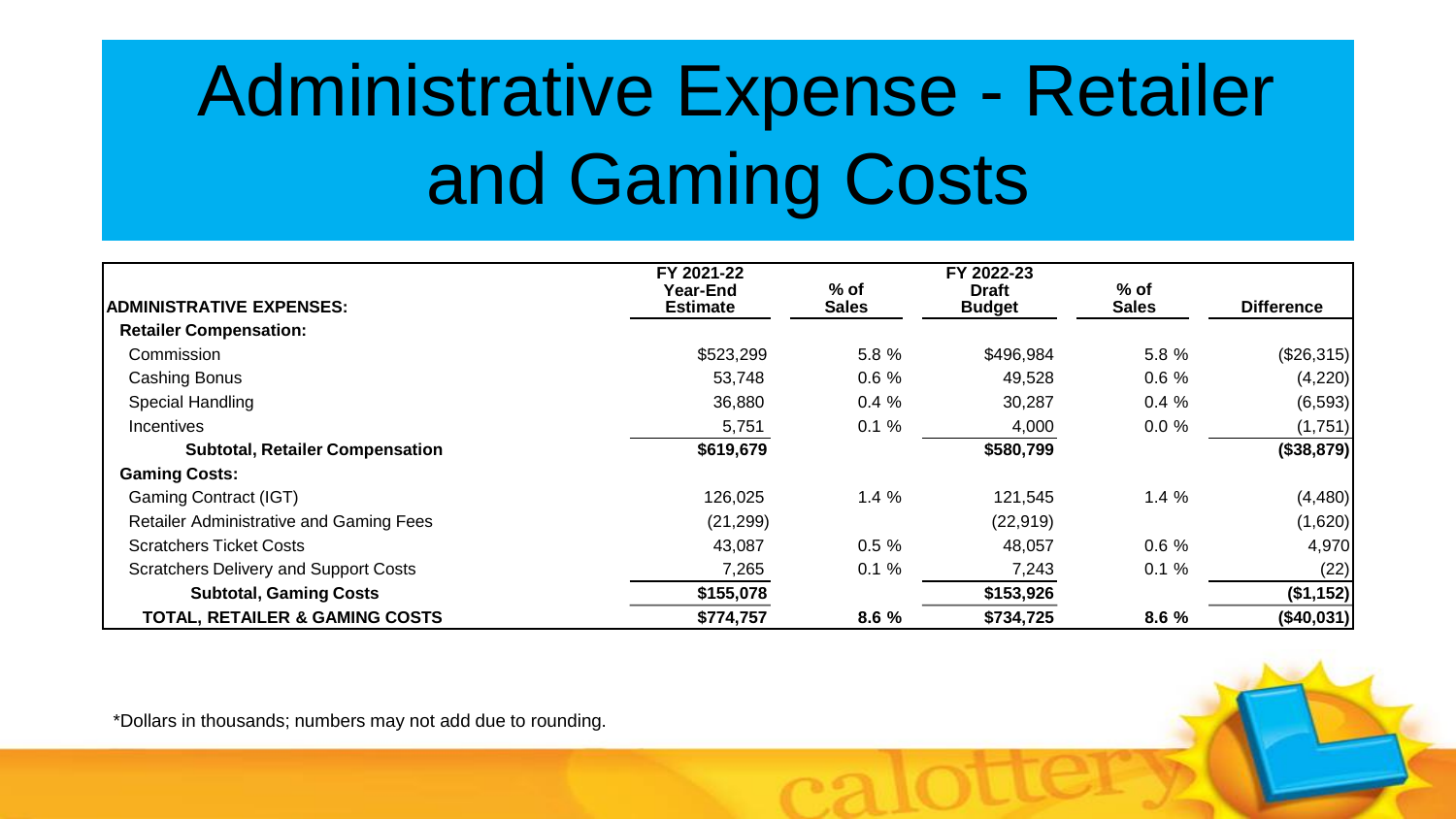# Administrative Expense - Operating **Costs**

|                                        | FY 2021-22<br>Year-End<br><b>Estimate</b> | $%$ of<br><b>Sales</b> | FY 2022-23<br><b>Draft</b><br><b>Budget</b> | $%$ of<br><b>Sales</b> | <b>Difference</b> |
|----------------------------------------|-------------------------------------------|------------------------|---------------------------------------------|------------------------|-------------------|
| <b>Operating Costs:</b>                |                                           |                        |                                             |                        |                   |
| <b>Personal Services</b>               | \$118,743                                 | 1.3%                   | \$122,665                                   | 1.4%                   | \$3,922           |
| <b>Marketing Program</b>               | 95,000                                    | 1.1%                   | 104,924                                     | 1.2%                   | 9,924             |
| <b>Contractual Services</b>            | 16,404                                    | 0.2%                   | 25,132                                      | 0.3%                   | 8,727             |
| Depreciation                           | 16,058                                    | $0.2 \%$               | 17,262                                      | 0.2%                   | 1,204             |
| <b>Operating Expense</b>               | 17,356                                    | $0.2 \%$               | 22,732                                      | 0.3%                   | 5,376             |
| Reserve for Insurable Risk             | 0                                         | 0.0%                   | 5,000                                       | 0.1%                   | 5,000             |
| <b>Administrative Spending Reserve</b> | 0                                         | 0.0%                   | 73,859                                      | 0.9%                   | 73,859            |
| <b>Subtotal, Operating Costs</b>       | \$263,561                                 | 2.9%                   | \$371,575                                   | 4.4 %                  | \$108,014         |
| <b>TOTAL, ADMINISTRATIVE EXPENSES</b>  | \$1,038,317                               | 11.6 %                 | \$1,106,300                                 | 13.0 %                 | \$67,983          |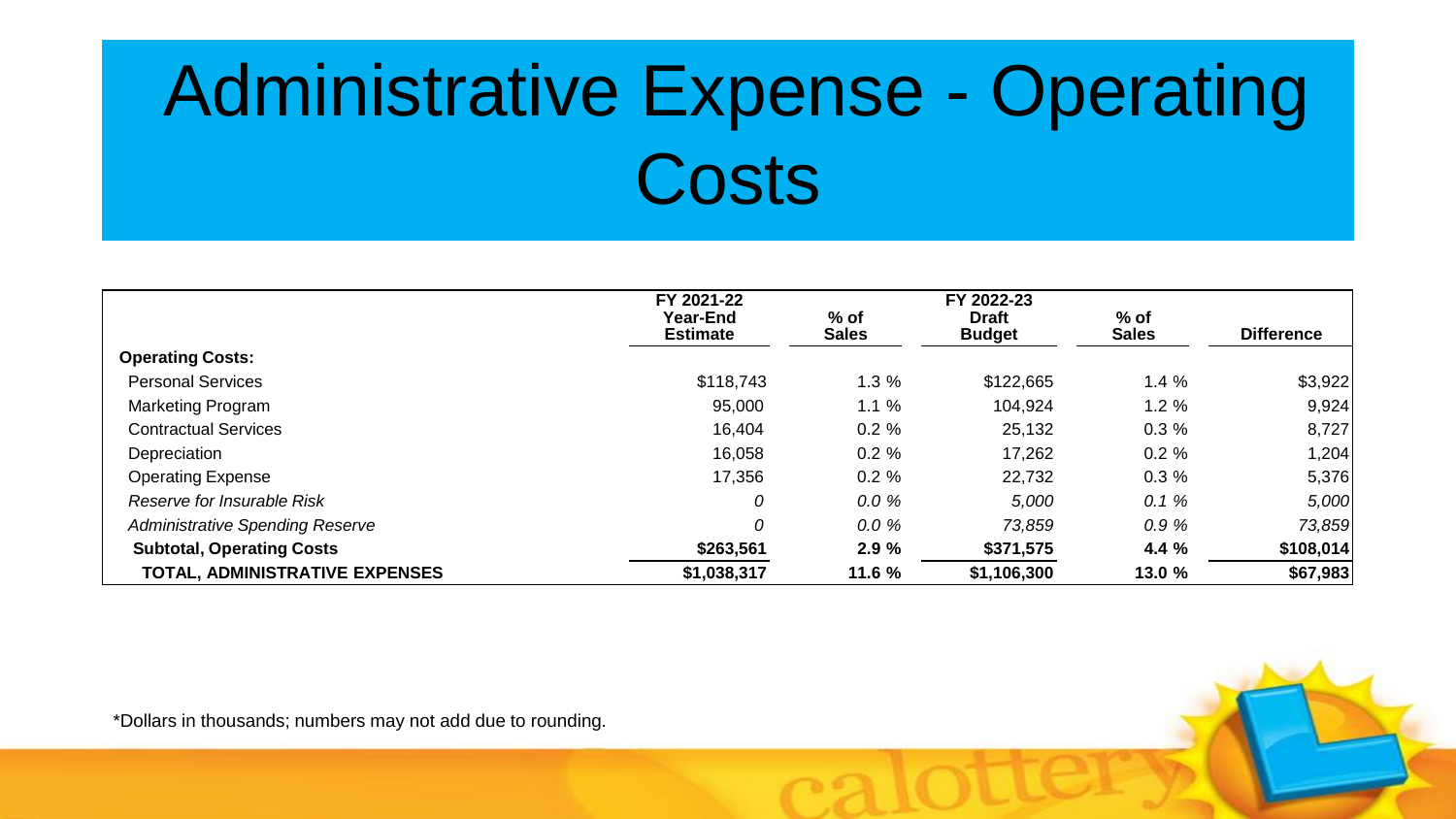### Contribution to Education

|                                                         | FY 2021-22<br><b>Year-End</b><br><b>Estimate</b> | FY 2022-23<br><b>Draft</b><br><b>Budget</b> | <b>Difference</b>  |
|---------------------------------------------------------|--------------------------------------------------|---------------------------------------------|--------------------|
| <b>CONTRIBUTION TO EDUCATION</b>                        | \$1,984,947                                      | \$1,704,733                                 | $($ \$280,215) $ $ |
| <b>Unclaimed Prizes</b>                                 | 31,000                                           | 25,000                                      | (6,000)            |
| Interest Income                                         | 2,274                                            | 5,000                                       | 2,726              |
| <b>TOTAL AVAILABLE FOR EDUCATION</b>                    | \$2,018,222                                      | \$1,734,733                                 | $($ \$283,489) $ $ |
| <b>TOTAL CONTRIBUTION TO EDUCATION</b><br>WITH RESERVES | \$2,018,222                                      | \$1,813,592                                 | ( \$204, 630]      |